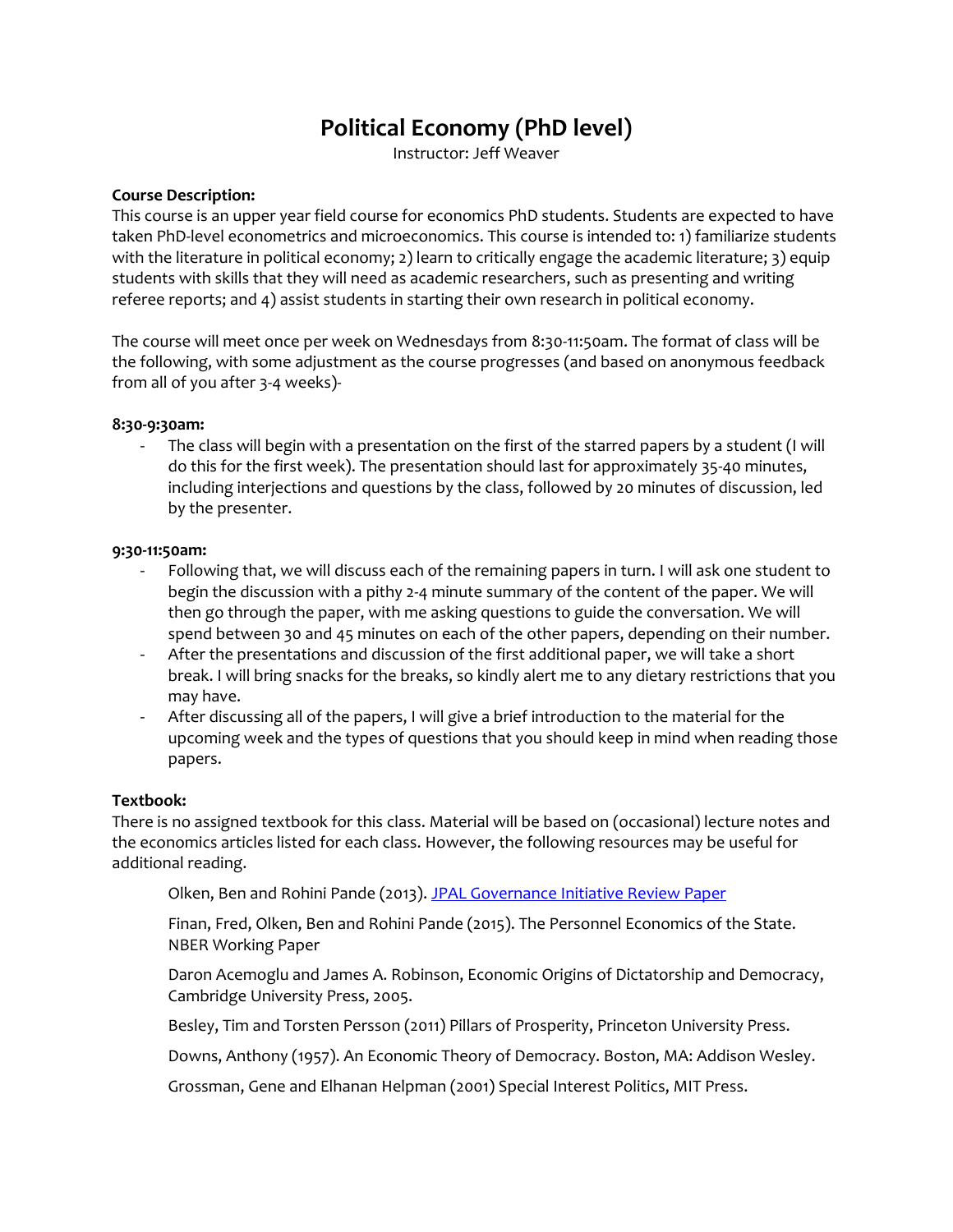Persson, Torsten and Guido Tabellini (2000). Political Economics: Explaining Economic Policy. MIT Press.

Daron Acemoglu's (very detailed) [lecture notes](https://economics.mit.edu/files/8753)

# **Grading:**

You will be graded according to the following outline. In cases where students are at the border between two grade levels, course participation may be taken into account.

| <b>Assignment</b>    | Requirements                                                                                                                                                                                                                                                                                                                                                  | % of Final<br>Grade |
|----------------------|---------------------------------------------------------------------------------------------------------------------------------------------------------------------------------------------------------------------------------------------------------------------------------------------------------------------------------------------------------------|---------------------|
| Presentations        | Each week, one paper will be presented by either me or a student. These<br>presentations will rotate such that everyone presents the same number<br>of times. Papers will be assigned to students during the first week of<br>class, and each student will present 2-3 times.                                                                                 | 20%                 |
|                      | The presentations should discuss: (i) the research question, motivation,<br>contribution and relationship to the background literature; (ii) the data;<br>(iii) the empirical strategy; (iv) the main results; (v) conclusions and<br>generalizability; (vi) strengths and weaknesses of the paper; and (vii)<br>future directions for research on the topic. |                     |
|                      | The presentations will be followed by 15-20 minutes of questions from the<br>rest of the class and discussion. The presentations will be graded by me,<br>and other students in the class will give anonymous feedback (ungraded).<br>Presentation scoring guidelines can be found below.                                                                     |                     |
| Written<br>Responses | If you are not presenting in a given week, you must select one of the<br>papers and submit a short, written response to the paper. Responses are                                                                                                                                                                                                              | 10%                 |
|                      | due no later than 3 hours prior to the start of class. These responses                                                                                                                                                                                                                                                                                        |                     |
|                      | should be short (1-2 paragraphs) and give critical comments on one paper                                                                                                                                                                                                                                                                                      |                     |
|                      | or comment on research questions that are suggested but not answered<br>by the paper. You should not respond to the paper that is being                                                                                                                                                                                                                       |                     |
|                      | presented (the first of the starred papers).                                                                                                                                                                                                                                                                                                                  |                     |
| Class                | You should actively participate in class discussions on the papers.                                                                                                                                                                                                                                                                                           | 10%                 |
| participation        |                                                                                                                                                                                                                                                                                                                                                               |                     |
|                      | Furthermore, each week, you need to give anonymous feedback to the                                                                                                                                                                                                                                                                                            |                     |
|                      | student who presented on their presentation. You should do that at this<br>link:                                                                                                                                                                                                                                                                              |                     |
|                      | https://goo.gl/forms/rnX1HxPUzlfK8uC82                                                                                                                                                                                                                                                                                                                        |                     |
|                      | Please complete this by Wednesday evening so that the presentation is                                                                                                                                                                                                                                                                                         |                     |
|                      | fresh in your mind.                                                                                                                                                                                                                                                                                                                                           |                     |
| Referee              | During the semester, students will select two papers from a list of recent                                                                                                                                                                                                                                                                                    | 10% each            |
| Reports (2)          | job market papers in political economy and write a 2-3 page referee                                                                                                                                                                                                                                                                                           |                     |
|                      | report on those papers. These reports should follow the format of a                                                                                                                                                                                                                                                                                           |                     |
|                      | referee report and be as if you were actually refereeing the paper. Further<br>details can be found below. You do not need to give a written response or                                                                                                                                                                                                      |                     |
|                      | presentation during the week that you write a referee report.                                                                                                                                                                                                                                                                                                 |                     |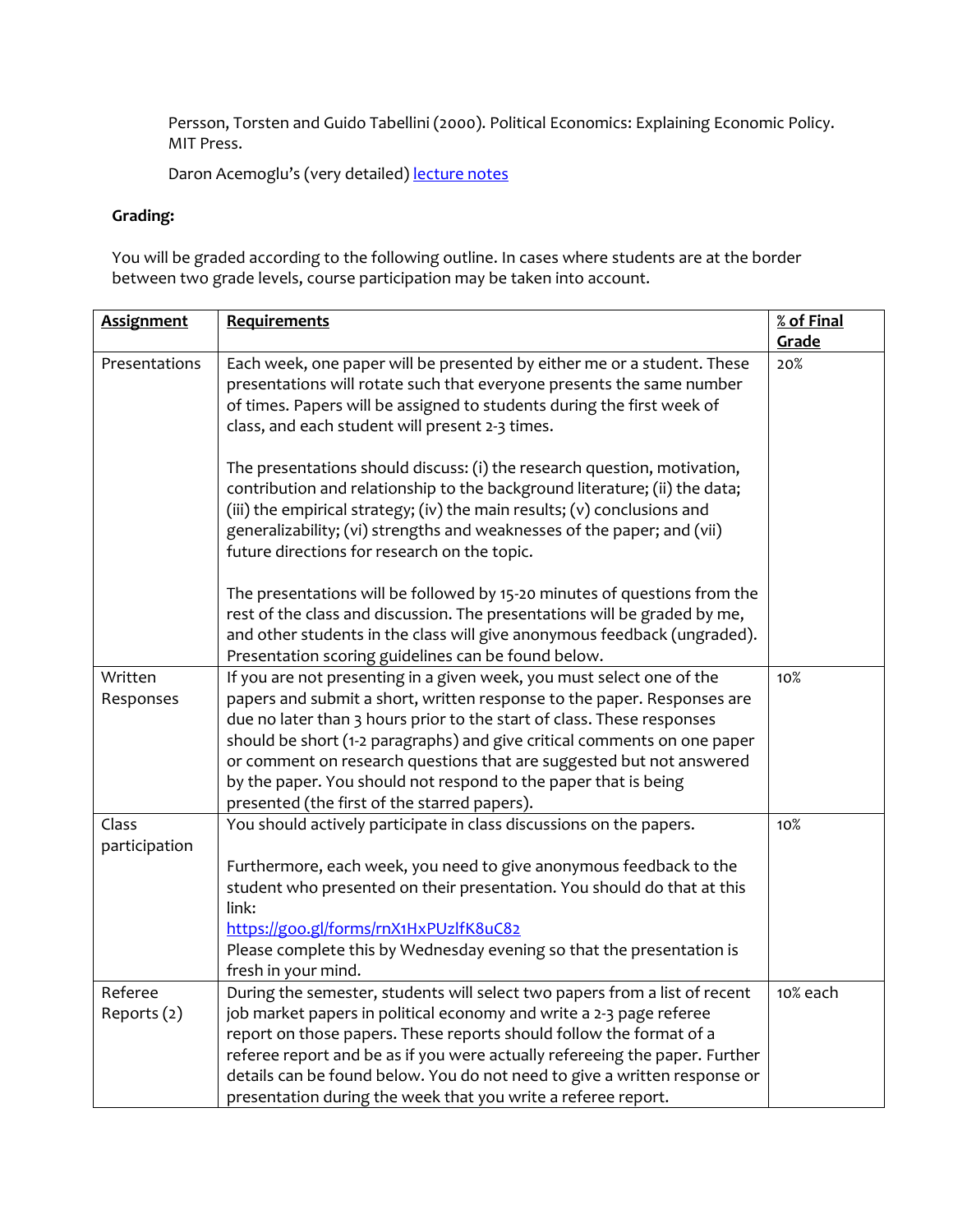| Research     | The goal of this proposal is to give you a start on thinking about your       | 40%           |
|--------------|-------------------------------------------------------------------------------|---------------|
| proposal and | dissertation. In it, you should: 1) describe the research question and why it | (20%          |
| presentation | is of interest; 2) summarize the related literature (1-3 pages); 3) give a    | proposal,     |
| of proposal  | description of your proposed project (5-7 pages). If empirical in nature,     | 20%           |
|              | this should include an identification strategy and description of your data   | presentation) |
|              | or planned data collection process.                                           |               |
|              |                                                                               |               |
|              | You should meet with me about your proposed project at least once             |               |
|              | before spending much time on it. In order to allow yourself time to put       |               |
|              | together the project, make sure that you do this by November $7th$ . You      |               |
|              | can email me to set up a time to talk during my office hours (Thursdays       |               |
|              | $1:30-3:30$ pm).                                                              |               |
|              | During the final week of the course/exam period, you will present a           |               |
|              | proposal for your own original research project. Presentations will be        |               |
|              | graded on both content and presentation style. Other students in the          |               |
|              | class will give anonymous feedback (ungraded).                                |               |
|              |                                                                               |               |

# **Auditing the Course**

Advanced year PhD students and others are welcome to audit the course. My expectation is that auditors will have read each of the papers prior to class and be ready to discuss them. Depending on the number of enrolled students and auditors, they may also be expected to do one presentation during the course of the semester, but do not have to submit weekly written discussions or any of the other course assignments.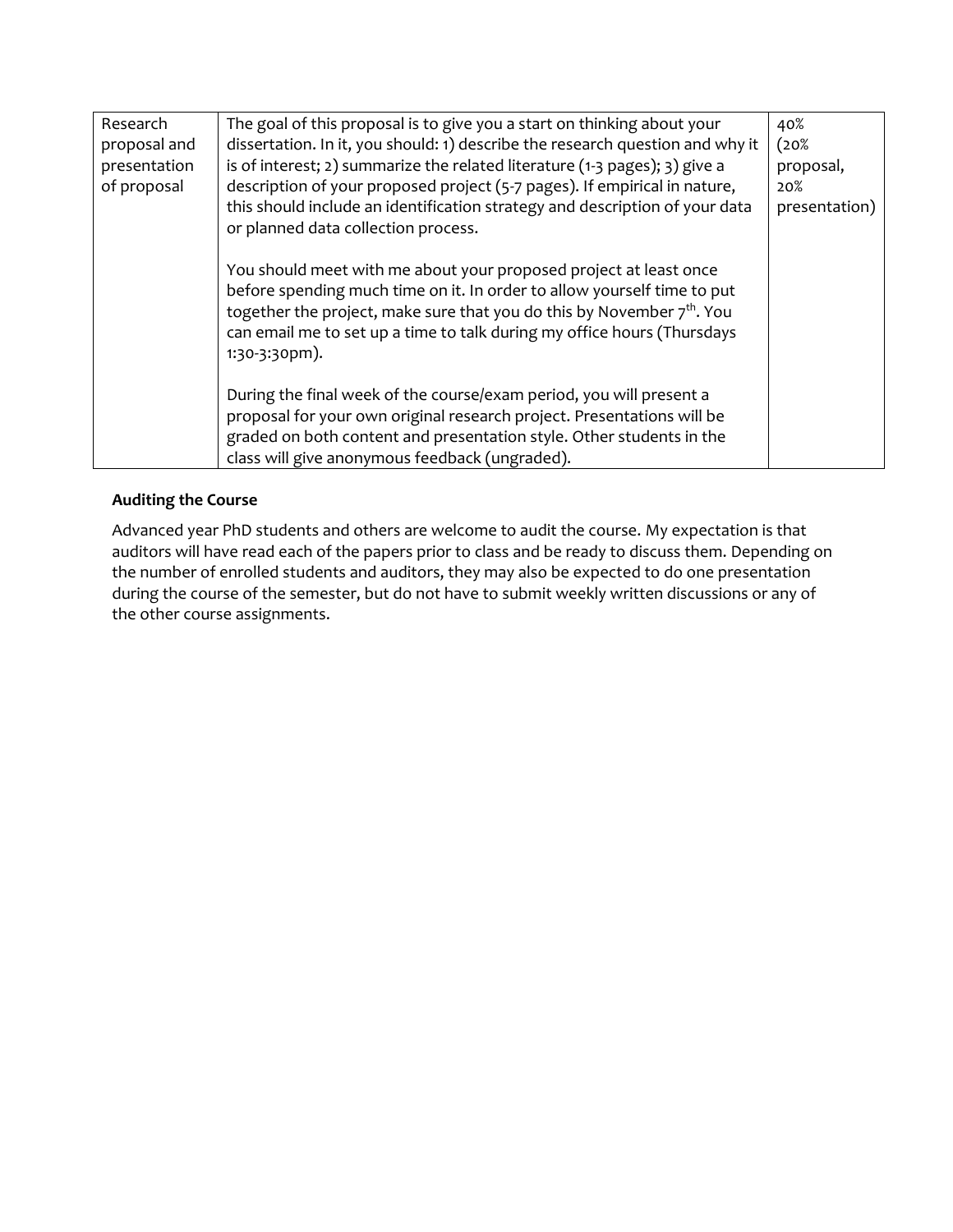#### **Course Outline**:

In the syllabus, required papers are starred with an asterix (\*). Students are expected to have read all starred papers prior to the start of each class. Those papers can be found in this dropbox folder for download: <https://goo.gl/wifVhQ>

#### **Week 1 (August 22): Introduction to Political Economy**

I will give an overview of the course and an introduction to the material in the next week.

If you have time, you may find it useful to read Persson and Tabellini (2000) chapters 1-5 to get some background on the theoretical side of political economy. This class will be focused on empirical research, so I will not cover this material. But knowing about the theoretical side helps to motivate empirical research.

#### **Week 2 (August 29): Voter Turnout**

*To give an example of how your presentations should look, I will give a presentation on the Gerber and Green (2000) paper at the start of class*

\*Gerber, Alan and Donald Green (2000). "The Effects of Canvassing, Telephone Calls, and Direct Mail on Voter Turnout: A Field Experiment." American Political Science Review, 94, 3, 653-663.

Coate, Stephen, Michael Conlin, and Andrea Moro (2008). "The performance of pivotal‐voter models in small‐scale elections: Evidence from Texas liquor referenda", Journal of Public Economics, 92, 582–596.

Coate, Stephen and Michael Conlin (2004). "A Group Rule-Utilitarian Approach to Voter Turnout: Theory and Evidence." American Economic Review, 94, 5, 1476-1504.

\*DellaVigna, S., List, J. A., Malmendier, U., & Rao, G. (2016). Voting to tell others. The Review of Economic Studies, 84(1), 143-181.

Fujiwara, T., Meng, K., & Vogl, T. (2016). Habit formation in voting: Evidence from rainy elections. American Economic Journal: Applied Economics, 8(4), 160-88.

\*Gerber, Alan, Donald Green, and Christopher Larimer (2008). "Social Pressure and Voter Turnout: Evidence from a Large‐Scale Field Experiment", American Political Science Review, 102(1), 33‐48.

\*Washington, Ebonya (2006). "How Black Candidates Affect Voter Turnout", Quarterly Journal of Economics, 121(3), 973‐998.

**Week 3 (September 5): Political Preferences**

\*Alesina, Alberto and Nicola Fuchs-Schündeln (2007). "Good Bye Lenin (or Not?): The Effect of Communism on People's Preferences." American Economic Review, 97, 4, 1507-1528.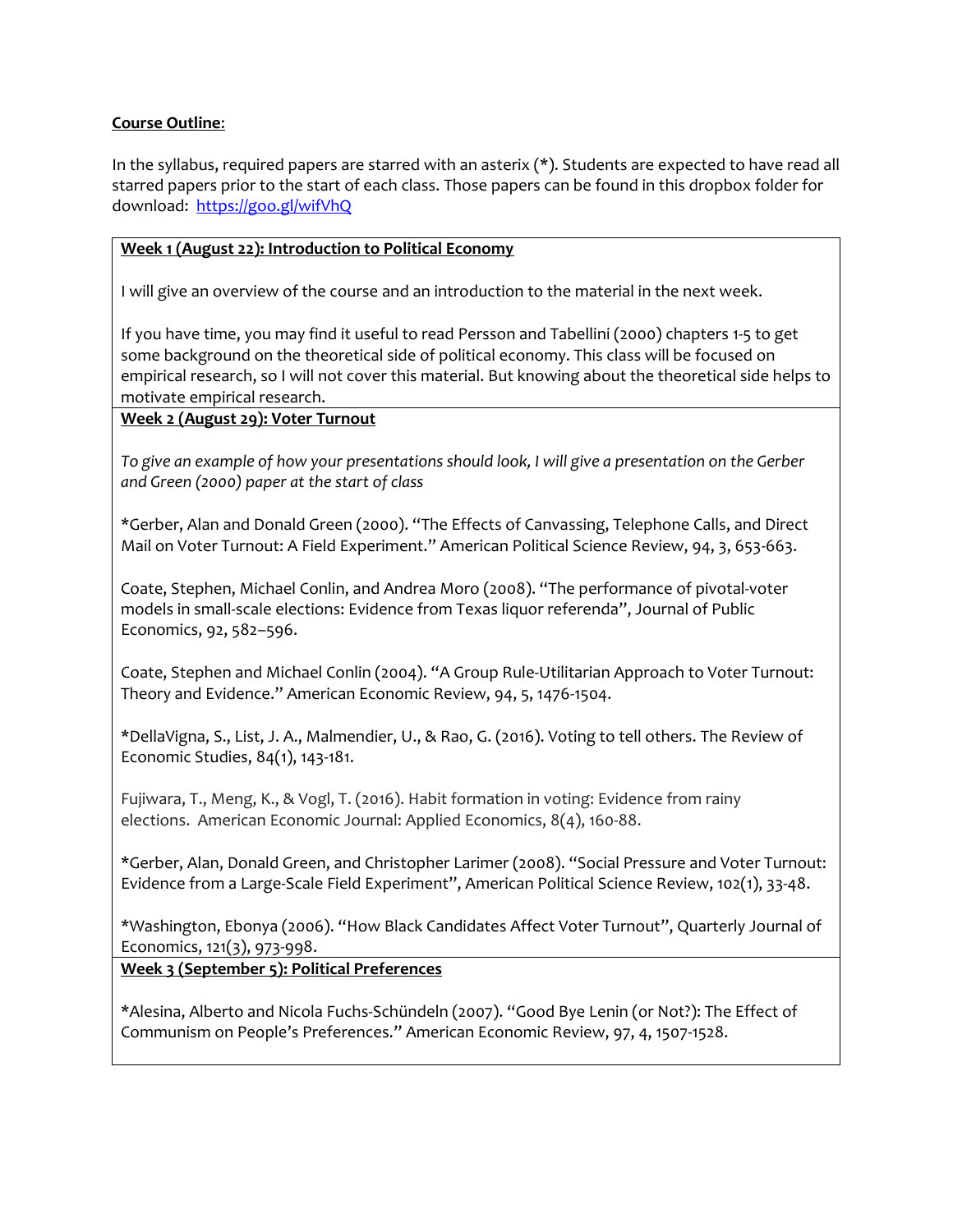\*Edlund, Lena and Rohini Pande (2002). "Why Have Women Become Left-Wing? The Political Gender Gap and the Decline in Marriage," Quarterly Journal of Economics, 917-961.

Kuziemko, I., R. Buell, T. Reich, and M. Norton (2014). "Last-place Aversion: Evidence and Redistributive Implications," Quarterly Journal of Economics, 129 (1): 105-149.

\*E Luttmer (2001). "Group Loyalty and the Taste for Redistribution." Journal of Political Economy, 109, 3, 500-528.

Manacorda, Marco, Edward Miguel, and Andrea Vigorito. (2011). "Government Transfers and Political Support", American Economic Journal: Applied Economics, 3(3), 1‐28.

\*Mullainathan, Sendhil and Ebonya Washington (2009). "Sticking with Your Vote: Cognitive Dissonance and Political Attitudes", American Economic Journal: Applied Economics, 1(1), 86‐111. **Week 4 (September 12): Representative Identity**

\*Chattopadhyay, Raghabendra and Esther Duflo (2004). "Women as Policymakers: Evidence from a Randomized Policy Experiment in India." Econometrica¸72, 5, 1409-1443.

\*Beaman, L., Chattopadhyay, R., Duflo, E., Pande, R., & Topalova, P. (2009). Powerful women: does exposure reduce bias?. *Quarterly Journal of Economics*, *124*(4), 1497-1540.

\*Ferreira, Fernando and Joseph Gyourko (2009). "Do Political Parties Matter? Evidence from Cities." Quarterly Journal of Economics, 124, 1.

\*Washington, E. L. (2008). Female socialization: How daughters affect their legislator fathers. American Economic Review, 98(1):311-32.

**Week 5 (September 19): Representative Agency, and Accountability** 

\*Dal Bó, Ernesto and Martín Rossi (2011). "Term Length and the Effort of Politicians," Review of Economic Studies, 78(4), 1237‐1263.

\*Besley, Timothy and Anne Case (1995). "Does Political Accountability Affect Economic Policy Choices? Evidence From Gubernatorial Term Limits," Quarterly Journal of Economics, 110(3), 769‐ 98.

Diermeier, Daniel, Michael Keane, and Antonio Merlo (2005). "A Political Economy Model of Congressional Careers." American Economic Review, 95:347–373.

\*Ferraz, Claudio and Frederico Finan (2010). "Electoral accountability and corruption: Evidence from the audit of local governments," American Economic Review, 101, 1274‐1311.

\*Lee, David, Enrico Moretti and Matthew Butler (2004). "Do Voters Affect or Elect Policies? Evidence from the US House." Quarterly Journal of Economics, August, 807-859. **Week 6 (September 26): Money in Politics**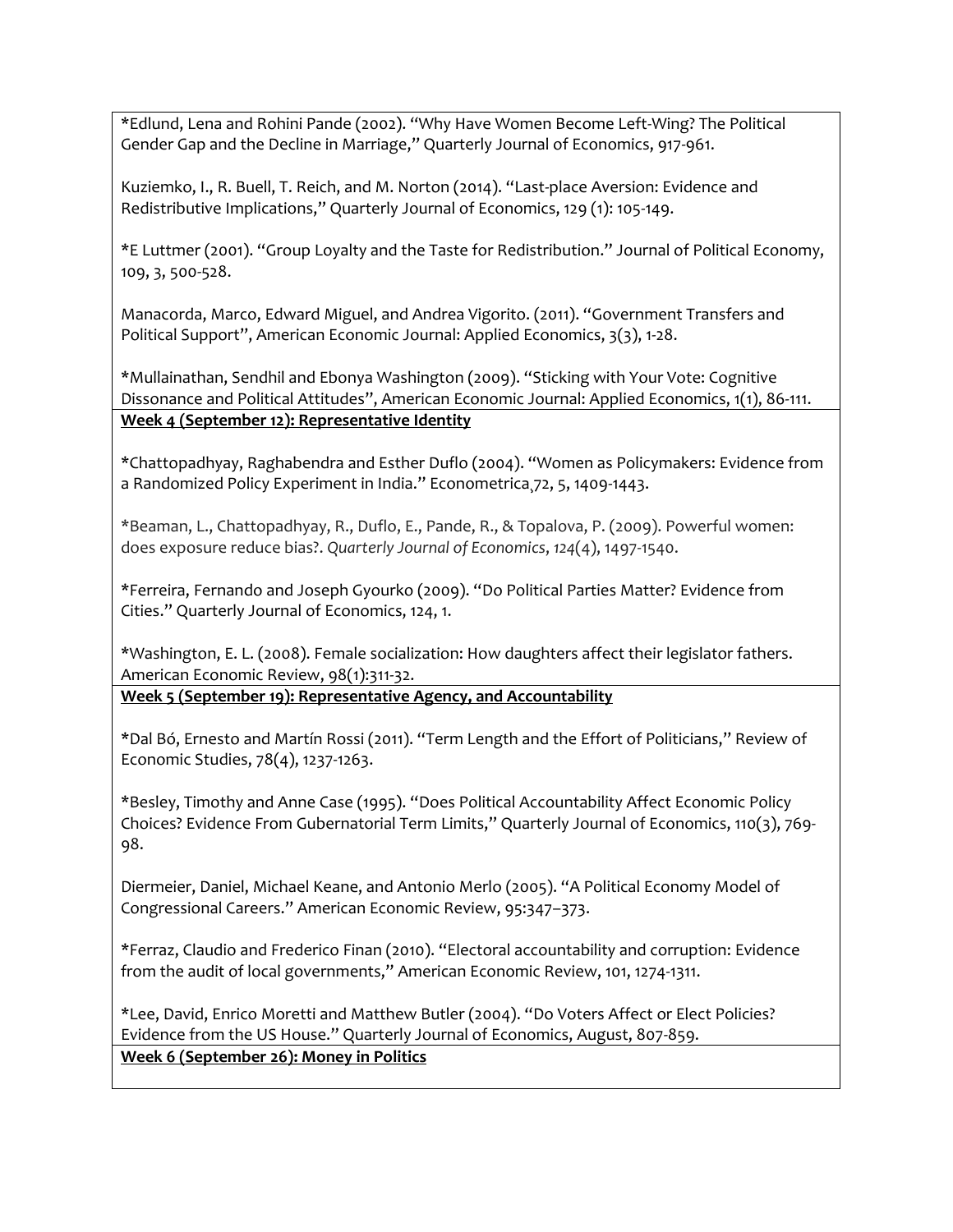\*Spenkuch, Jorg and David Toniatti (2018). "Political Advertising and Election Results". Forthcoming in the Quarterly Journal of Economics \*Ansolabehere, Stephen, John (2002). "Why is there So Little Money in Politics?" Journal of Economic Perspectives, 17, 1, 105-130.

\*Avis, Eric, Finan, Frederico, Ferraz, Claudio, and Carols Varjao (2017). "Money and Politics: The Effects of Campaign Spending Limits on Political Entry and Competition". *Working Paper*

Bertrand, Marianne, Matilde Bombardini and Francesco Trebbi (2014). "Is it Whom You Know or What you Know? An Empirical Assessment of the Lobbying Process." American Economic Review, 104, 12, 3885-3920.

Blanes-Vidal, Jordi, Mirko Draca and Christian Fons-Roen (2012). "Revolving Door Lobbyists." American Economic Review, 102, 7, 3731-3748.

Dekel, Eddie, Matthew O. Jackson and Asher Wolinsky. 2008. 'Vote Buying: General Elections.' Journal of Political Economy. 116(2): 351-380.

\*Finan, Frederico and Laura Schecter (2012) "Vote-Buying and Reciprocity", Econometrica, 80(2): 863-881

Grossman, Gene M. and Elhanan Helpman. 1994. 'Protection for Sale.' American Economic Review. 84(4): 833-850.

Levitt, Steven (1994). "Using Repeat Challengers to Estimate the Effect of Campaign Spending on Election Outcomes in the U.S. House", Journal of Political Economy, 102(4), 777‐798.

Perez-Truglia, Ricardo and Guillermo Cruces (2015). "Partisan Interactions: Evidence from a Field Experiment in the US." SSRN Working Paper.

Vicente, Pedro (2013), "Is Vote Buying Effective? Evidence from a Field Experiment in West Africa?" Economic Journal.

## **Week 7 (October 3): Media**

\*Snyder, James and David Stromberg (2010). "Press Coverage and Political Accountability." Journal of Political Economy 118(2).

\*Ferraz, Claudio, and Fred Finan. (2008). "Exposing Corruption politicians: The Effects of Brazil's Publicly Released Audits on Electoral Outcomes", Quarterly Journal of Economics, 123(2), 703‐745.

\*Gentzkow, M., Shapiro, J. M., & Sinkinson, M. (2011). The Effect of Newspaper Entry and Exit on Electoral Politics. American Economic Review,101(7), 2980-3018.

Paluck, Elizabeth and Don Green (2009). "Deference, Dissent and Dispute Resolution: An Experimental Intervention Using Mass Media to Change Norms and Behavior in Rwanda." American Political Science Review, 103, 4, 622-644.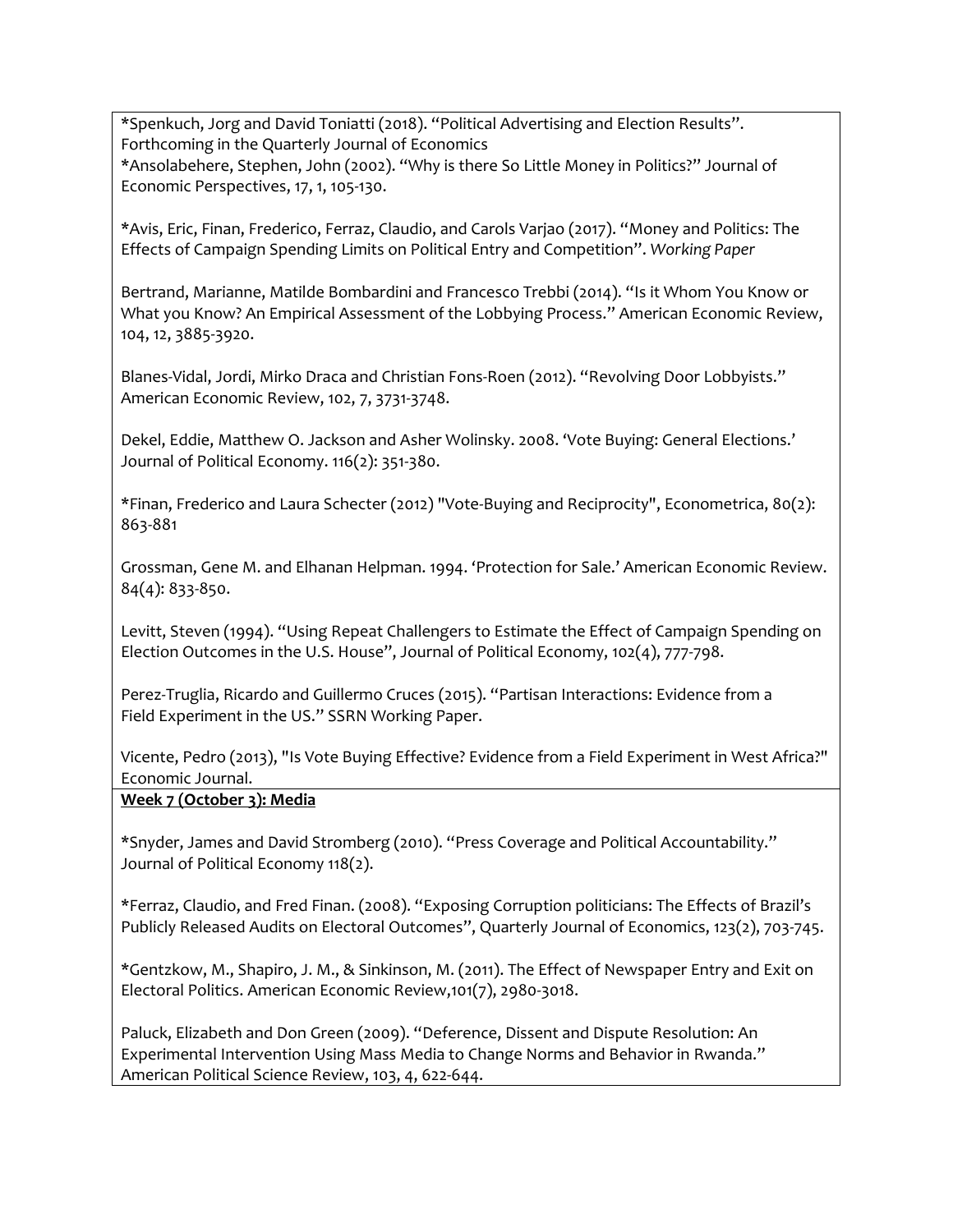# **Week 8 (October 10): Institutions and Institutional Persistence**

\*Acemoglu, D,, S. Johnson and J Robinson (2001). "The Colonial Origins of Comparative Development: An Empirical Investigation."The American Economic Review 91(5): 1369-1401.

\*Acemoglu, D., Johnson, S., & Robinson, J. A. (2002). Reversal of Fortune: Geography and Institutions in the Making of the Modern World Income Distribution\*. The Quarterly journal of economics, 117(4), 1231-1294.

Banerjee, Abhijit and Iyer, Lakshmi (2005) "History, Institutions and Economic Performance: The Legacy of Colonial Land Tenure Systems in India." American Economic Review, 95, 1190-1213.

Bleakely, Hoyt and Lin, Jefferey "Portage and Path Dependence". *Quarterly Journal of Economics*, May 2012, volume 127, pp. 587-644.

\*Dell, M. (2010). The persistent effects of Peru's mining mita. Econometrica,78(6), 1863-1903

Nunn, N. (2008). The Long-Term Effects of Africa's Slave Trades. The Quarterly Journal of Economics, 139-176.

\*Engerman, S. L., & Sokoloff, K. L. (2002). "Factor endowments, inequality, and paths of development among new world economics" (No. w9259). National Bureau of Economic Research. **Week 9 (October 17): Democracy and Democratization**

\*Olken, B. A. (2010). Direct democracy and local public goods: Evidence from a field experiment in Indonesia. American Political Science Review, 104(02), 243-267.

Acemoglu, Daron, Simon Johnson, James Robinson, and Pierre Yared. (2008). "Income and Democracy", American Economic Review, 98(3), 808‐842.

Acemoglu, D. (2006). Economic origins of dictatorship and democracy. Cambridge University Press (pgs. 99-203)

\*Burgess, Robin, Remi Jedwab, Edward Miguel, Ameet Morjaria and Gerard Pedró i Miguel (2103). "The Value of Democracy: Evidence from Road Building in Kenya." American Economic Review, 105, 6, 1817-51.

\*Dal Bó, Pedro, Andrew Foster and Louis Putterman (2010). "Institutions and Behavior: Experimental Evidence on the Effects of Democracy." American Economic Review, 100, 2205-2229.

\*Martinez-Bravo, M., i Miquel, G. P., Qian, N., & Yao, Y. (2014). Political Reform in China: The Effect of Local Elections.

Pande, R. (2011). Can informed voters enforce better governance? Experiments in low-income democracies. Annu. Rev. Econ., 3(1), 215-237.

**Week 10 (October 24): Corruption**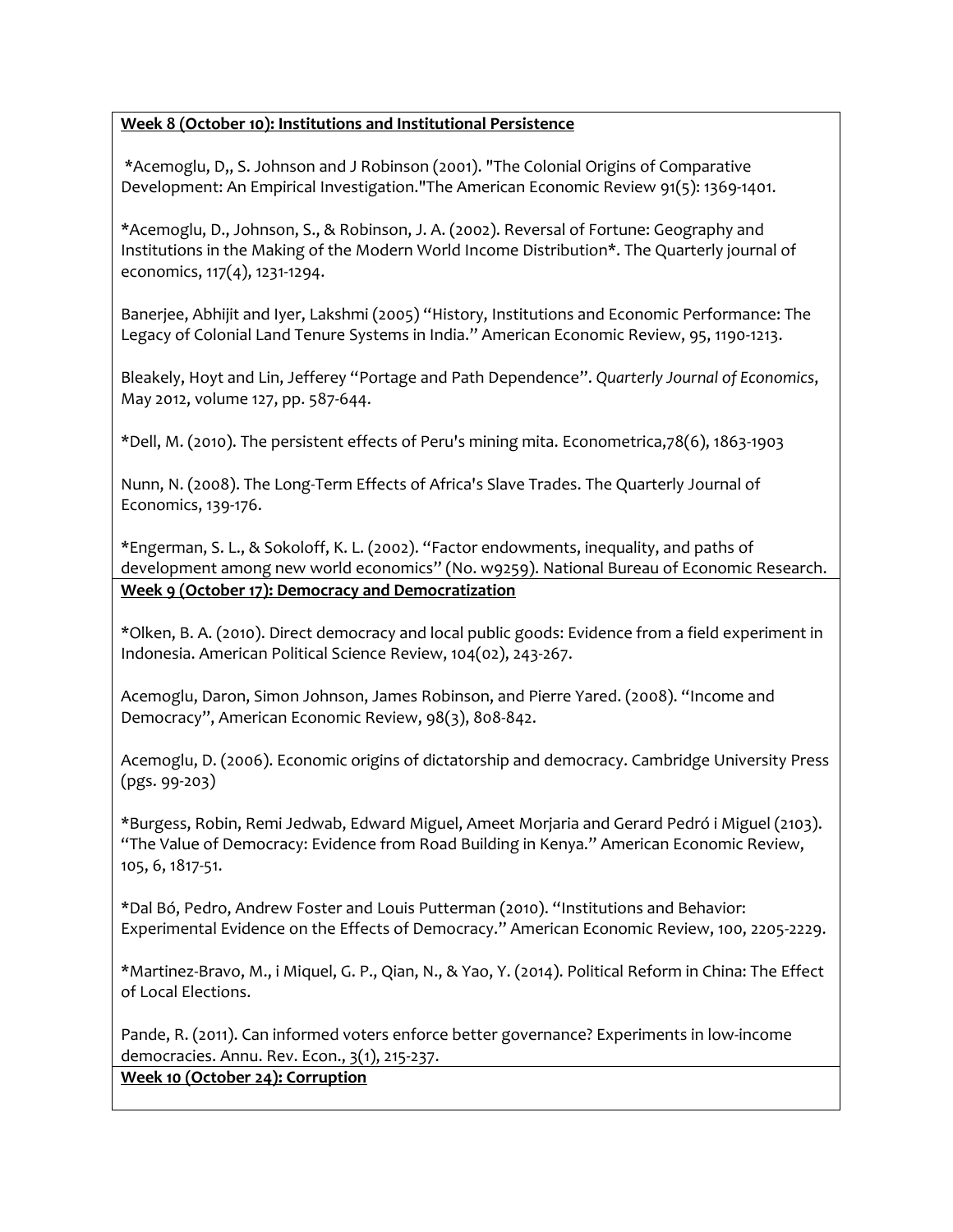\*Ferraz, Claudio and Frederico Finan (2011) "Electoral Accountability and Corruption: Evidence from the Audits of Local Governments." American Economic Review, 101: 1274-1311.

\*Bai, J., Jayachandran, S., Malesky, E. and Olken, B. (2014). "Does Economic Growth Reduce Corruption? Theory and Evidence from Vietnam." NBER Working Paper #19483

Bertrand, Marianne, Djankov, Simeon, Hanna, Rema and Mullainathan, Sendhil, (2007) "Obtaining a Driver's License in India: An Experimental Approach to Studying Corruption," Quarterly Journal of Economics, 122(4), l639-1676

Burgess, Robin, Matthew Hansen, Benjamin Olken, Peter Potapov, and Stefanie Sieber, "The Political Economy of Deforestation in the Tropics," Quarterly Journal of Economics, 127(4): 1707- 1754.

Di Tella, Rafael and Ernesto Schargrodsky (2003). "The Role of Wages and Auditing During a Crackdown on Corruption in the City of Buenos Aires," Journal of Law and Economics, 46: 269-292.

Fisman, Raymond and Yongxian Wang (2015). "The Mortality Cost of Political Connections." Review of Economic Studies, 2015, 82, 4, 1346-1382.

Muralidharan, K., Niehaus, P., & Sukhtankar, S. (2016). Building state capacity: Evidence from biometric smartcards in India. American Economic Review, 106(10), 2895-2929.

Niehaus, Paul, and Sandip Sukhtankar (2013). "Corruption dynamics: The golden goose effect." American Economic Journal: Economic Policy 5.4: 230-69.

\*Olken, Benjamin (2007). "Monitoring Corruption: Evidence from a Field Experiment in Indonesia," Journal of Political Economy, 115, 2, 200-249.

\*Olken, Benjamin and Barron, Patrick (2009), "The Simple Economics of Extortion: Evidence from Trucking in Aceh", Journal of Political Economy 117(3), 417-452. **Week 11 (October 31): Bureaucrats**

*If you have not done any referee reports yet, you need to do one this week.*

\*Duflo, E., Hanna, R., & Ryan, S. P. (2012). Incentives work: Getting teachers to come to school. The American Economic Review, 1241-1278.

Banerjee, A. V., Chattopadhyay, R., Duflo, E., Keniston, D., & Singh, N. (2012). Can institutions be reformed from within? Evidence from a randomized experiment with the Rajasthan police.

\*Dal Bó, E., Finan, F., & Rossi, M. A. (2013). Strengthening state capabilities: The role of financial incentives in the call to public service. The Quarterly Journal of Economics, 128(3), 1169-1218.

Dhaliwal, Iqbal, and Rema Hanna (2017). Deal with the Devil: The Successes and Limitations of Bureaucratic Reform in India. Journal of Development Economics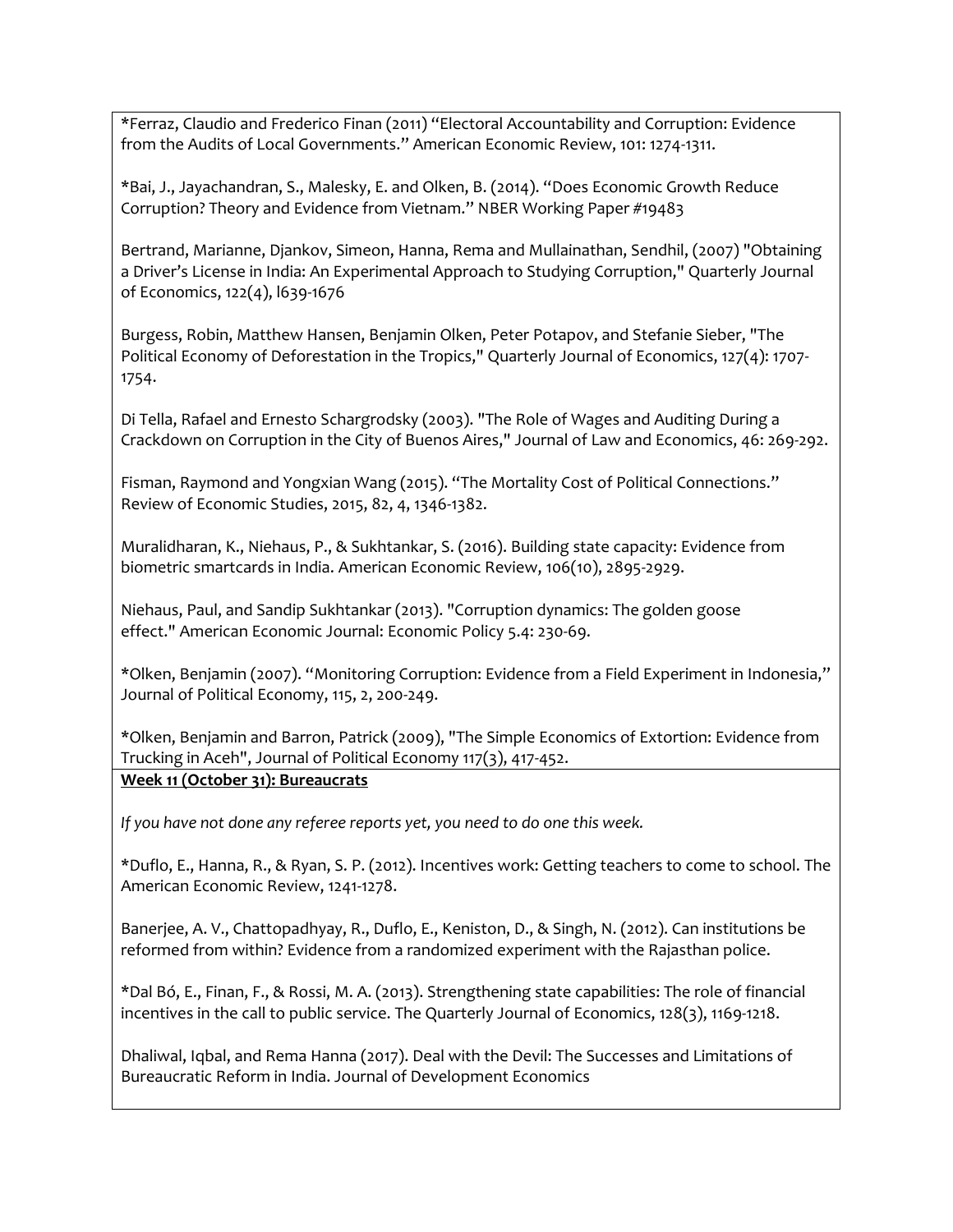\*Khan, A., Khwaja, A., and Olken, B. (2016). "Tax Farming Redux: Experimental Evidence on Performance Pay for Tax Collectors." Quarterly Journal of Economics. 131(1), 219-271.

Muralidharan, K., & Sundararaman, V. (2011). Teacher Performance Pay: Experimental Evidence from India. Journal of Political Economy, 119(1), 39-77.

\*Olken, B, F. Finan & R Pande (2016) "The Personnel Economics of the State" Handbook of Field **Economics** 

Rasul, Imran and Daniel Rogger. 2015. "Management of Bureaucrats and Public Service Delivery: Evidence from the Nigerian Civil Service." Working Paper

**Week 11 (November 7): Political Influences on Economic Outcomes/Clientelism**

*\*\*By this point, you should have set up a time to discuss your research proposal with me in office hours\*\**

\*Fisman, Ray (2001). "Estimating the Value of Political Connections", American Economic Review, 91: 1095‐1102.

\*Anderson, Siwan, Patrick Francois, and Ashok Kotwal (2015). "Clientelism in Indian Villages." *American Economic Review*, 105(6): 1780-1816.

Dube, Arin, Ethan Kaplan, and Suresh Naidu (2011). "Coups, Corporations, and Classified Information", Quarterly Journal of Economics, 126(3), 1‐35.

\*Khwaja, Asim, and Atif Mian. (2005). "Do Lenders Favor Politically Connected Firms? Rent Provision in an Emerging Financial Market", Quarterly Journal of Economics, 120(4).

\*Martinez-Bravo, M. 2014. "The Role of Local Officials in New Democracies: Evidence from Indonesia." American Economic Review, 104(4): 1244-87.

Shleifer, Andrei and Robert Vishny (1992). "Politicians and Firms", Quarterly Journal of Economics, 109: 995‐1026.

## **Week 12 (November 14): Conflict**

\*Berman, Eli, Jacob Shapiro, and Joseph Felter (2011) "Can Hearts and Minds Be Bought? The Economics of Counterinsurgency in Iraq," Journal of Political Economy, 119(4): 766-819.

Abadie, Alberto and Javier Garbeazabal (2003), "The Economic Costs of Conflict: A Case Study of the Basque Country," American Economic Review 93.

Blattman, Christopher and Miguel, Edward (2010). "Civil War" The Journal of Economic Literature. 48(1): 3‐57.

Ciccone, A. (2011). Economic shocks and civil conflict: A comment. American Economic Journal: Applied Economics, 3(4), 215-227.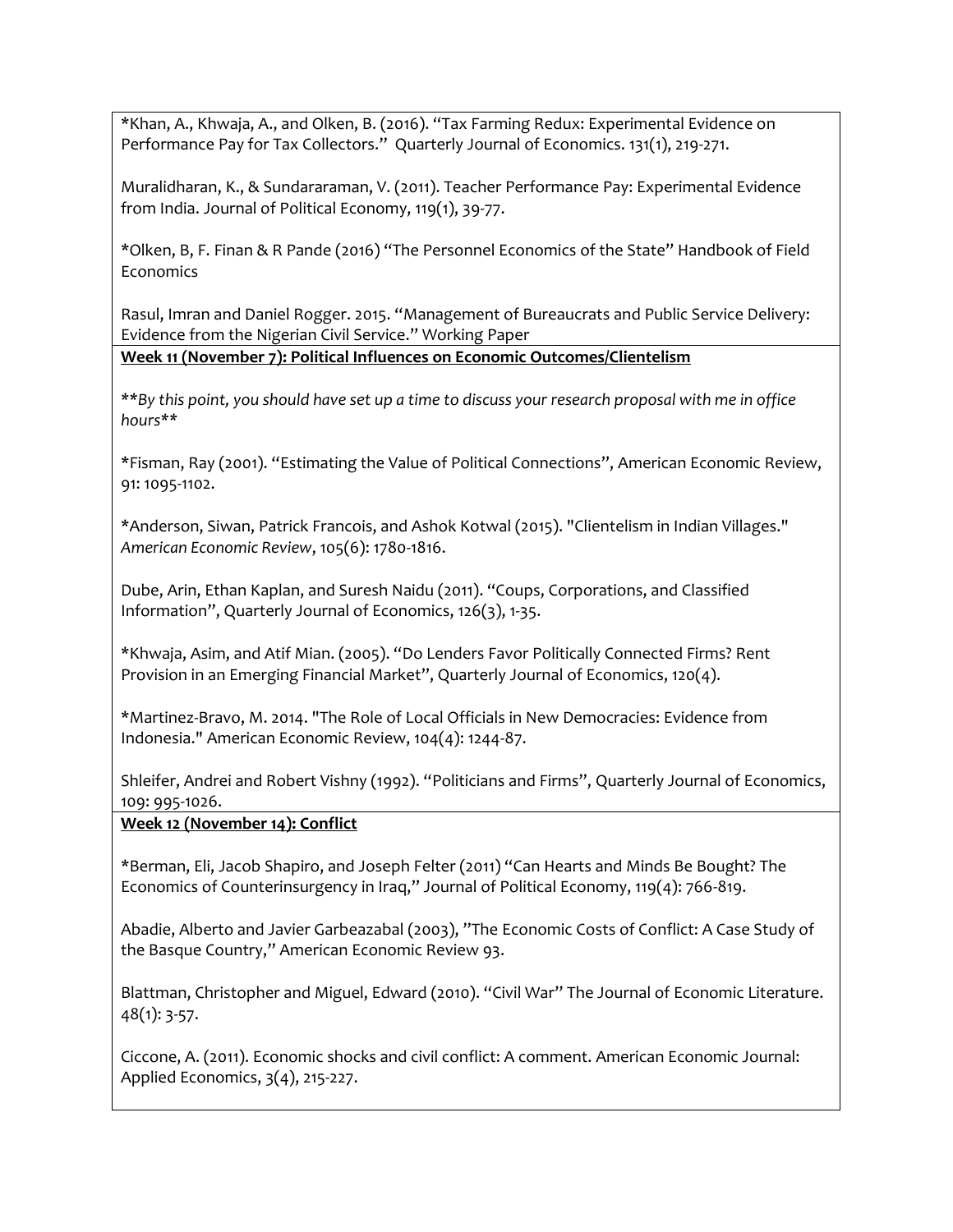Collier, Paul and Anke Hoffler (1998), "On economic causes of civil war," Oxford Economic Papers, 50: 563-573.

\*Dell, M. (2015). Trafficking networks and the Mexican drug war. The American Economic Review, 105(6), 1738-1779.

Dube, O., & Vargas, J. F. (2013). Commodity price shocks and civil conflict: Evidence from Colombia. The Review of Economic Studies, 80(4), 1384-1421.

Fearon, James D. and David D. Laitin (2003), "Ethnicity, Insurgency, and Civil War," American Political Science Review, 97(1):75-90.

\*Miguel, E., Satyanath, S., & Sergenti, E. (2004). Economic shocks and civil conflict: An instrumental variables approach. Journal of political Economy,112(4), 725-753.

\*Nunn, N., & Qian, N. (2014). US food aid and civil conflict. The American Economic Review, 104(6), 1630-1666. [note reply of Barrett and Christian (2017)]

Reynal-Querol, M., & Montalvo, J. G. (2005). Ethnic polarization, potential conflict and civil war. American Economic Review, 95(3), 796-816.

**November 21: No Class (Thanksgiving Break)**

**November 28 and December 5: Student Presentations on Research Projects**

During these weeks, we will have 2-3 students per class present on their research proposals

*Written version of proposal is due on December 12th*